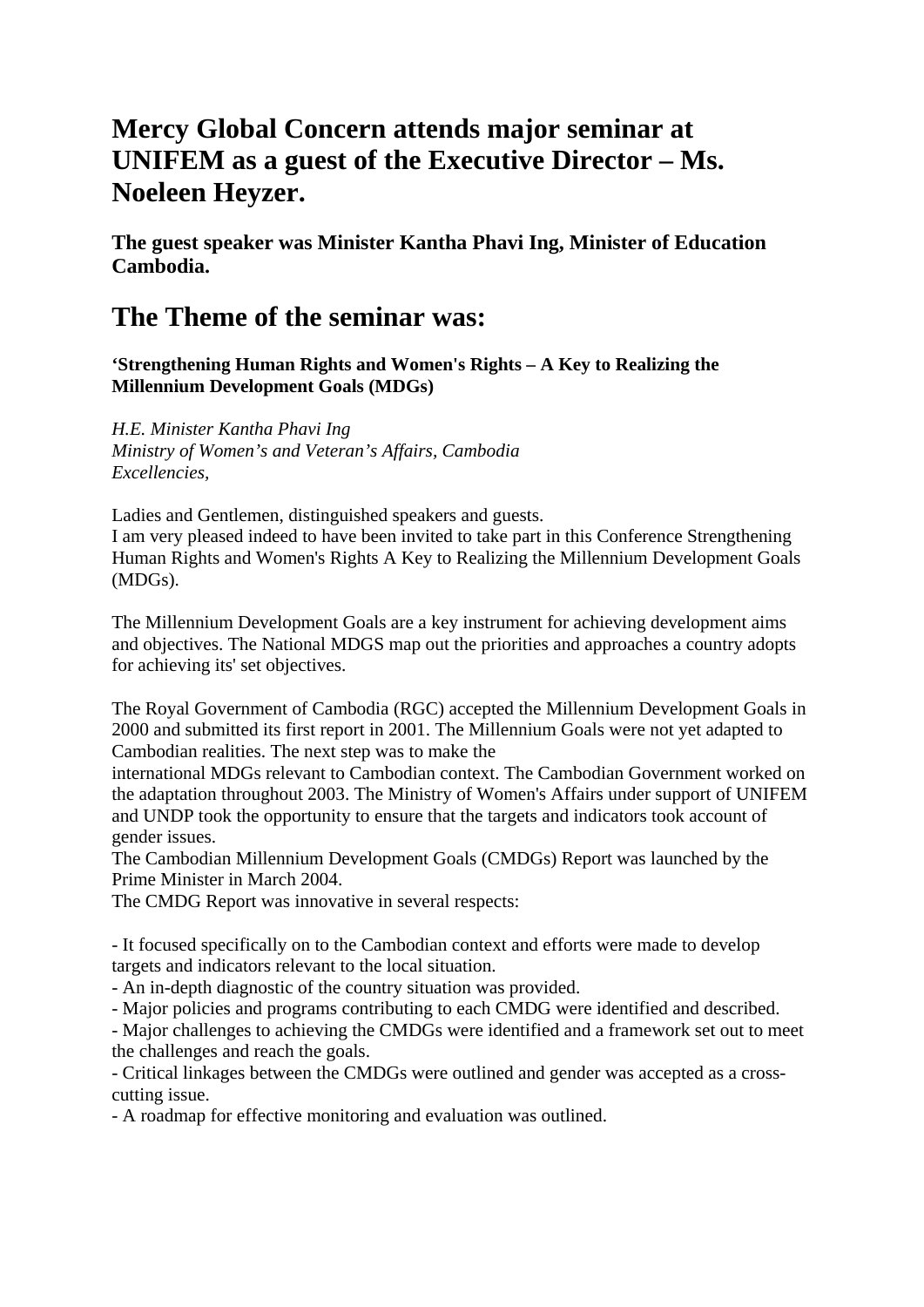The process to the report was basically divided into two phases: The Council of Social Development conducted initial assessments. With these assessments we gained insights into the underlying problems of Cambodia.

The Ministry of Women's Affairs in cooperation with UNDP and UNIFEM for example identified Goal 1 on poverty and Goal 6 on HIV/AIDS as our focus. Under Goal 6t we have undertaken a study on interfamilial relations in Cambodian families and the spread of HIV. Specifically this study examined the impact of traditional patriarchal norms that position women in inferior and subservient positions to men in relation to the transmission of HIV within heterosexual married couples.



*Deirdre Mullan rsm, Minister Kantha Phavi Ing and Mrs Noeleen Heyzer looking at the photo of the school built as a result of the inquiry in Mercy eNews*

Goal One on poverty is especially notable for its lack of gender focus and gender-sensitive benchmarks. Yet as we know poverty affects women in very specific ways and strategies that target women are much more effective in preventing and reducing poverty than those which are gender blind. Globalization has the potential to increase women's poverty rather than alleviate it. Measures need to be put in place to ensure women benefit and that they are protected from any negative impacts, which may flow from trade liberalization.

Our strategy was to advocate with line ministries to mainstream gender tie to include sex disaggregated targets and indicators.

The initial assessments of all participation agencies were discussed at a National Poverty Forum with broad-based participation. This was followed by in-depth consultations and a workshop attended by ministries, donors and NGOs.

We succeeded in adding a number of indicators to Goal 2: on education, Goal 4 on child mortality, and Goal 5: on HIV/AIDS. In addition we added to Goal 3 on gender equality nineteen new indicators addressing secondary education wage employment female participation in decision-making.

Violence is a threat to many women and girls in Cambodia but it was nowhere mentioned in the MDGs.

According to the Cambodian Demographic and Health Survey from the year 2000, 23% of ever-married women aged 15-49 have experienced violence in their family. The Youth Risk Behavior Survey of the Ministry of Education from February 2005 shows even a higher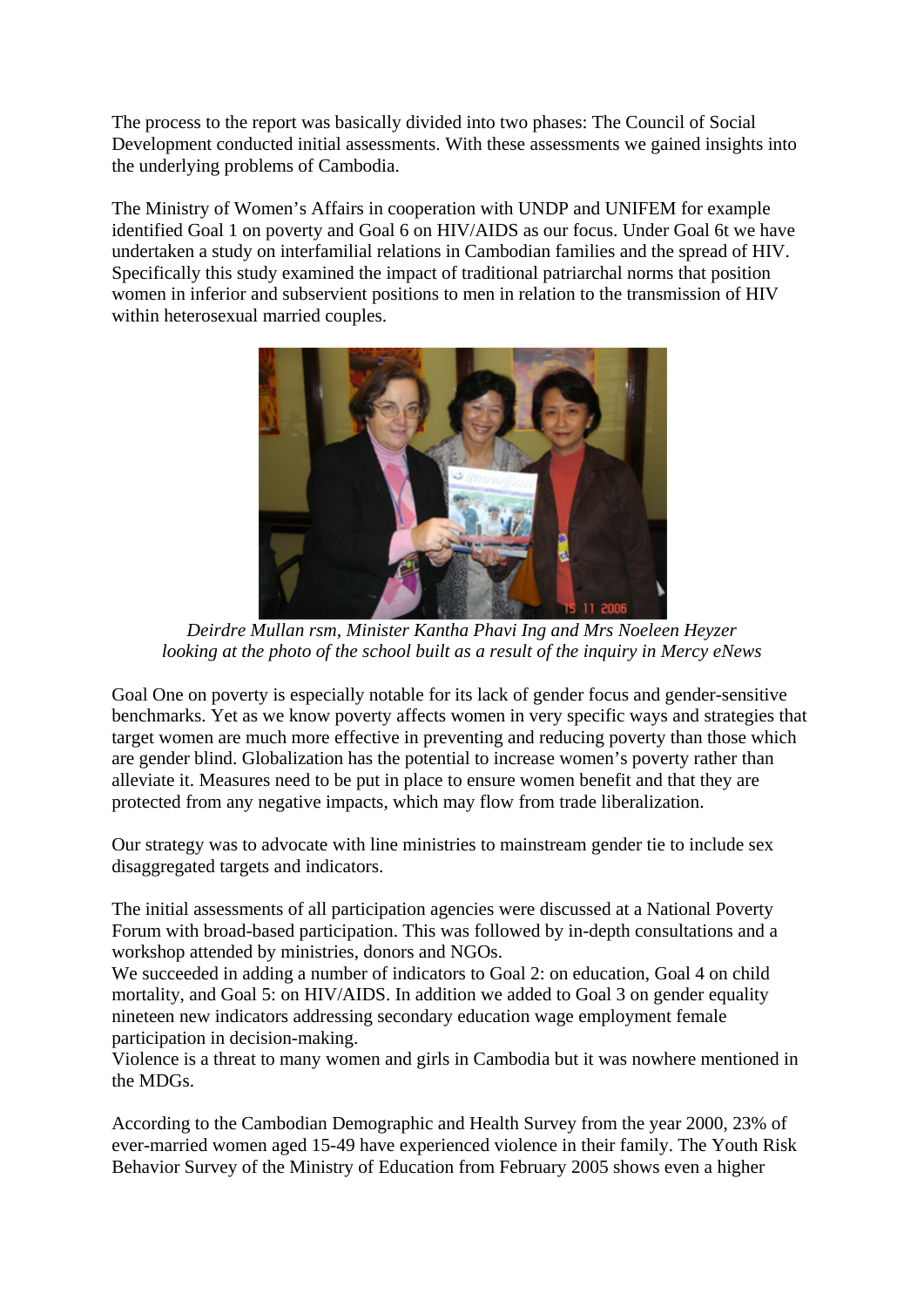prevalence: 27% of the nearly 10.000 young people said they had experienced violence in their family in the last 30 days.

Violence against women is dealt with in the Beijing Platform for Action. The Royal Government has ratified the Convention on Elimination of all Forms of Discrimination of Women (CEDAW). The Royal Governments Policy Neariy Rattanak 11 has a section on violence against women. Together with statistical data and data on impact of violence we advocated to include targets on violence against women.

And we succeeded: The Cambodians National Millennium Goal now has five Indicators and targets to measure progress on addressing violence against women under Goal 3. This special Target asks for a significant reduction of violence against women. The five indicators are dealing with laws to combat violence against women, national statistics to monitor cases, the development of a prevention plan, awareness that violence against women is a criminal act and the improvement of services for victims of violence.

The CMDG on laws on violence against women even serves as a benchmark for measuring Cambodia's performance in the Consultative Group Process.

This special Cambodian Millennium Goal has already proved as a strong advocacy tool. The Ministry of Women's Affairs has submitted a Law on Prevention of Domestic Violence to the legislative process only in November 2004. Already in March 2005 is has been approved by the Cambodian Government and is ready to be discussed in Parliament. Being a target for the Cambodian Millennium Goals the Law on Prevention of Domestic Violence was on the Government's agenda and a priority.

The Royal Government realizes that Cambodia is lacking social services for womenespecially victims of violence. Only the Ministry of Social Affairs has a social work training program to improve the capacity of Ministry staff to serve vulnerable people. Other than that, there was no standardized, high-quality training resource within the country for people working in the field. Services in the whole Mekong sub-region often focus on legal solutions and shelters. To improve this situation the Government included a CMDG target on qualified counseling. To progress the Ministry of Women's Affairs with support of the German Government established a Training Center for Counselor and Social Work. Since July 2004 30 trainees learn social work skills to improve services for victims of gender based violence. CMDGs as well as MDGs really heavily on the availability and examination of statistical data. Statistical data on critical gender equality issues is currently lacking in most parts of the world. In Cambodia, for example, qualitative and quantitative data concerning social attitudes towards gender-based violence did not exist.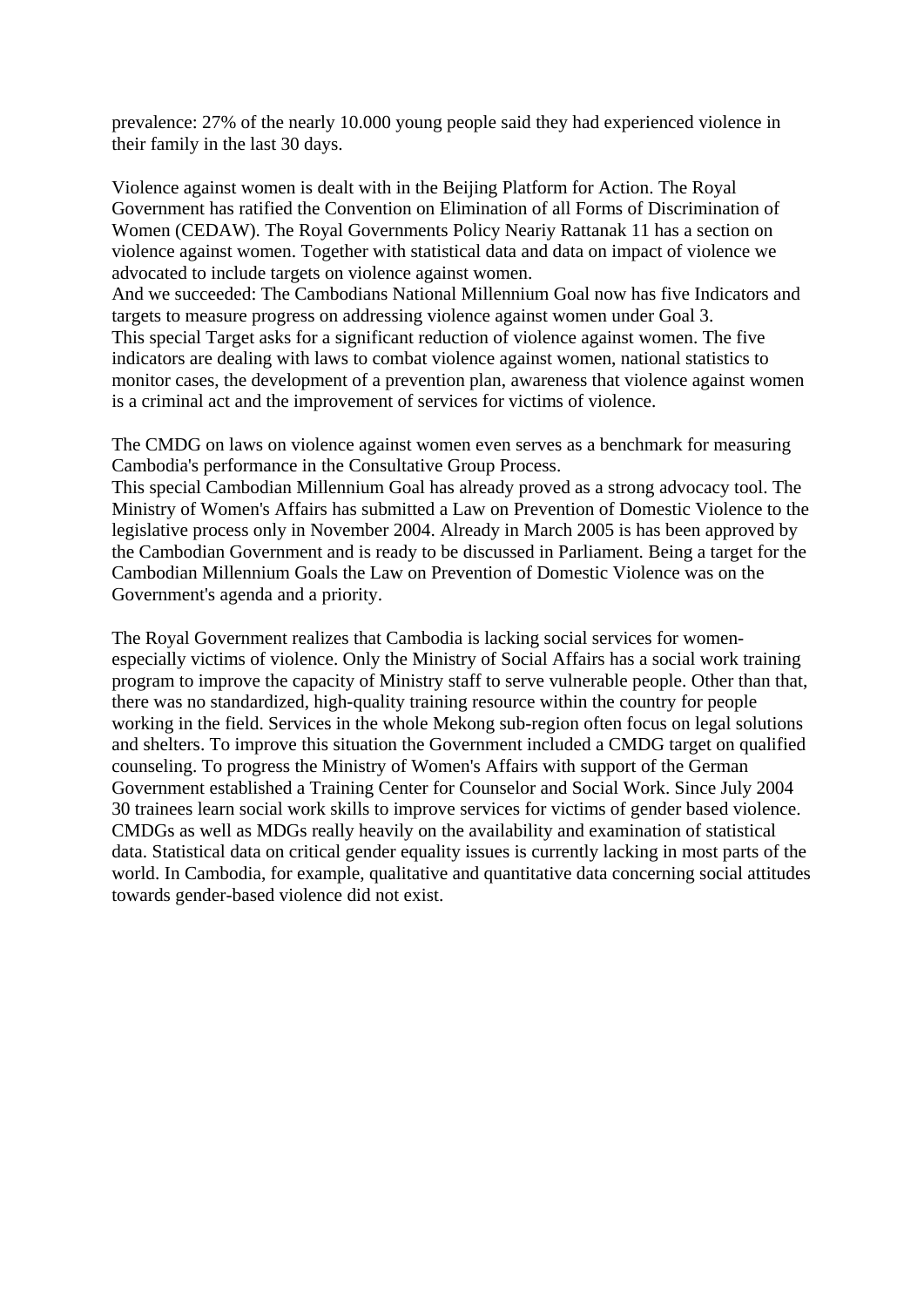

*Conference Proceedings* 

With support of the German Government, UNIFEM and East West Management Institute the Ministry of Women's Affairs just conducted a baseline survey for the CMDG indicator on violence against women.

With data for the indicators policy makers can identify both best practices and performance gaps. A preliminary analysis of the data shows that while respondents understood that violence is illegal, they also found it acceptable, in particular when it is committed by a husband against his wife. From the data is became clear that violence is considered a private family affair -It is seen as more acceptable for a husband to behave violently to his wife, than for a wife to be violent to her husband. The data supports earlier data from 1996 finding that high levels of physical violence are prevalent in Cambodian society. The unfortunate news is that in spite of intervention of Government and Civil Society the situation for women has not improved.

However, the data collected for this special CMDG also provides a lot of opportunities. Due to the detailed insights into attitudes of Cambodian people we can adjust our programming. We can look at target group oriented interventions. Moreover, the data collected to measure the progress on the CMDGs provides arguments that we can use in discussion with our partners in line ministries, civil society or with donors. The survey made clear that violence has significant economic, physical and mental impacts on those who experience it. Violence contributed to 16% of interviewees losing around a month's income each year. This is a significant loss in particular for the poorest families. With making this CMDG target operational we have also gained evidence how to reduce poverty. Reducing Domestic Violence will contribute to poverty reduction and indirectly help achieving MDG 1.

However, all this work is not shouldered by the Ministry of Women's Affairs alone. We are helped in this work by a number of technical working groups, including one on gender, which have been established under the Consultative Group Process and which MoW Achairs. These working groups have developed sectoral workplans, which have already been approved. Our next move will be to identify gender focal points in other working groups who can take gender mainstreaming forward and monitor the sectoral plans.

Despite impressive outcomes for the efforts to engender the CMDGs, it was a particular disappointment not to have had an impact on CMDG 1: Eradicate extreme poverty and hunger, and CMDG 7: Ensure environmental sustainability.

One of the unintended outcomes of the work done to engender the CMDGs was a body of